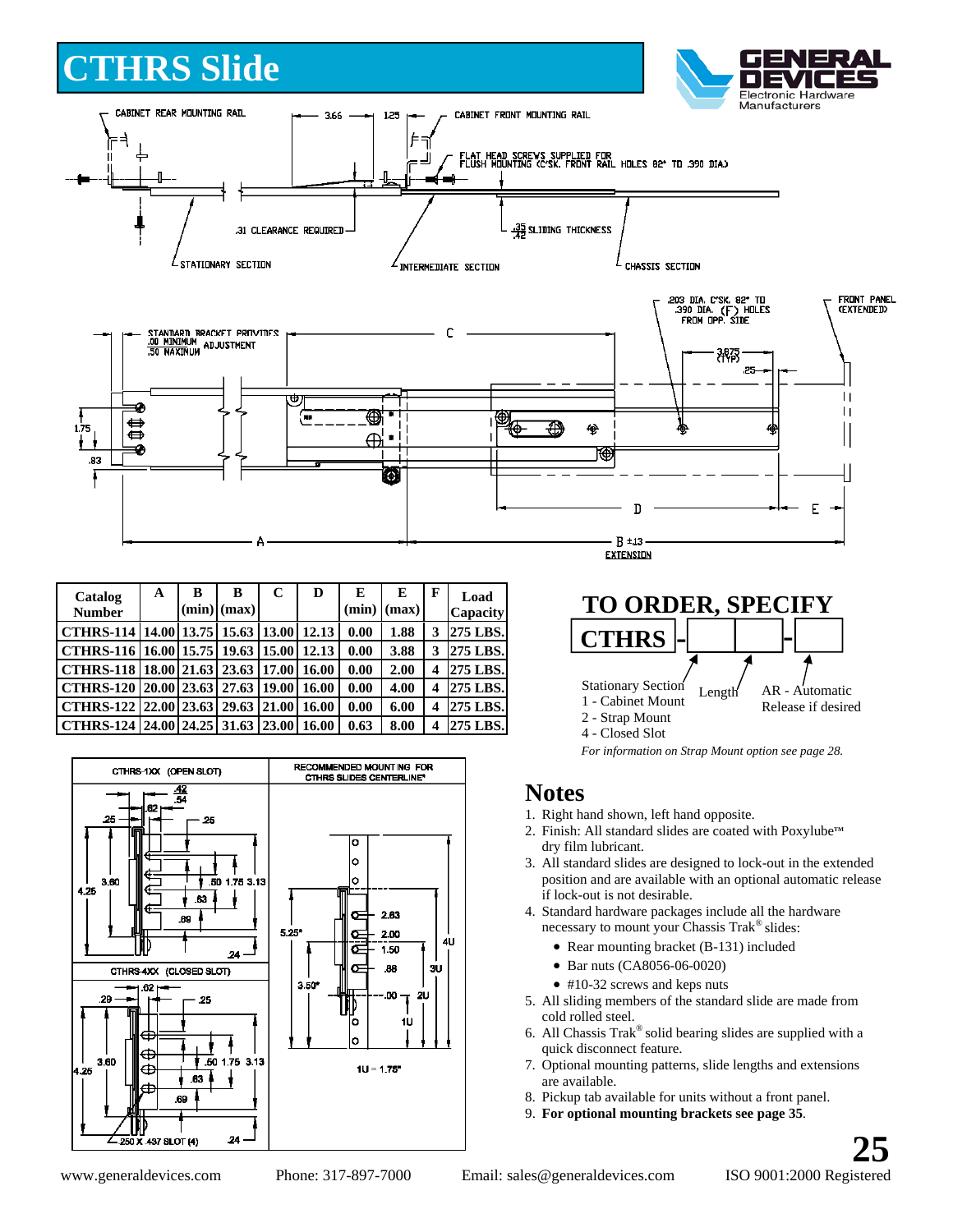# **Strap Mounting Option**



m

## *CTRS Strap Mount*



#### **Notes**

- 1. To order, specify **CTRS 2 XX** see pages 20-21 for more information.
- 2. Strap mount slides are not designed to accommodate the standard EIA hole pattern.
- 3. All slides requires a .31" clearance behind the spring and button assembly for proper operation.

## *CTHS Strap Mount*



#### **Notes**

- 1. To order, specify **CTHS 2 XX** see pages 22-23 for more information.
- 2. Strap mount slides are not designed to accommodate the standard EIA hole pattern.
- 3. All slides requires a .31" clearance behind the spring and button assembly for proper operation.

## *CTHRS Strap Mount*



- 1. To order, specify **CTHRS** 2 XX see pages 24-25 for more information.
- 2. Strap mount slides are not designed to accommodate the standard EIA hole pattern.
- 3. All slides requires a .31" clearance behind the spring and button assembly for proper operation.

**A B** 

**A B** 

**12.00 10.50 14.00 12.50 16.00 14.50 18.00 16.50 20.00 18.50 22.00 20.50 24.00 22.50** 

| Δ           | R           |
|-------------|-------------|
|             |             |
|             | 12.00 10.50 |
| 14.00 12.50 |             |
| 16.00 14.50 |             |
| 18.00 16.50 |             |
| 20.00 18.50 |             |
| 22.00 20.50 |             |
| 24.00 22.50 |             |